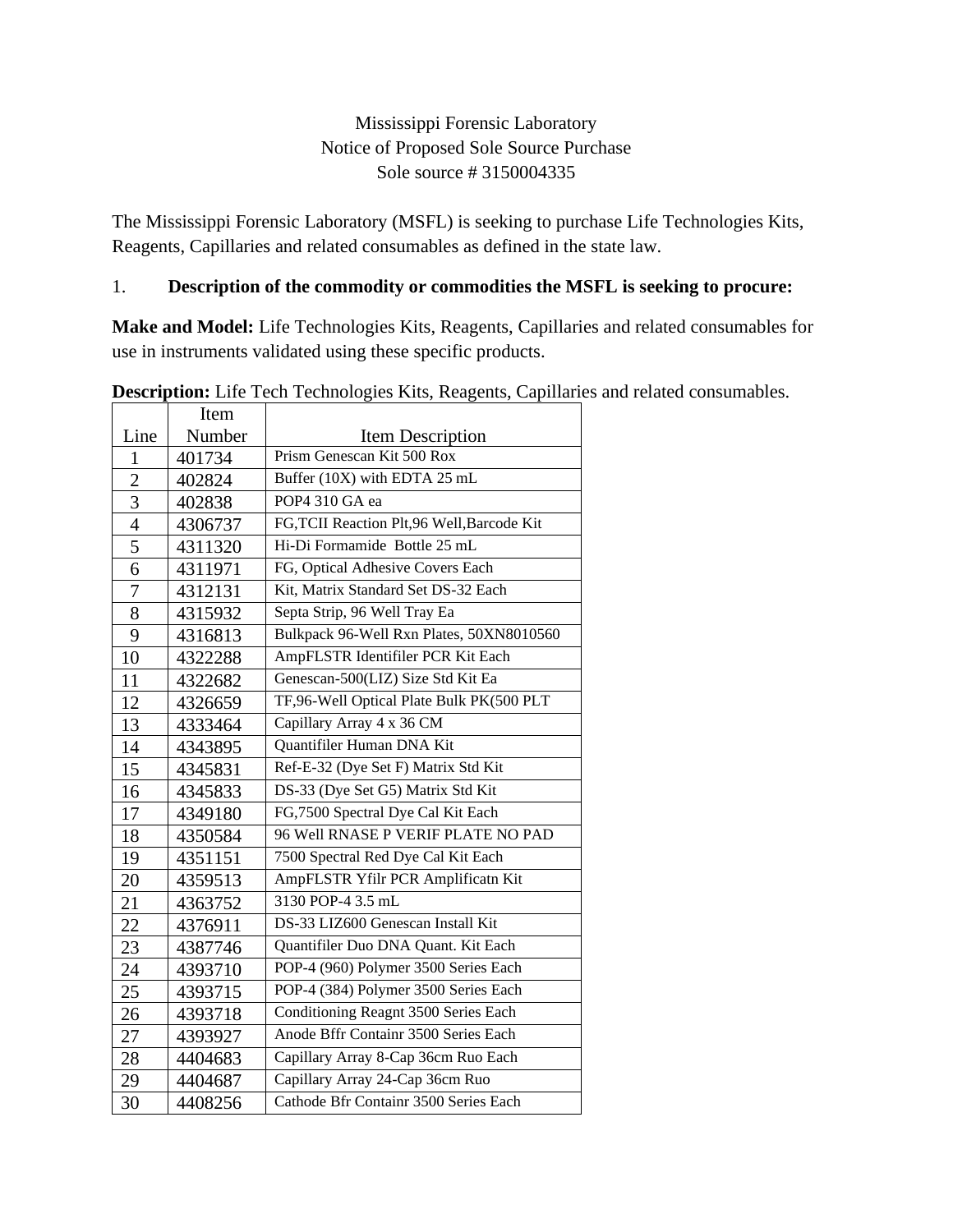| 31 | 4408399  | Genescan-600 LIZ Size Std V2.0 Each        |
|----|----------|--------------------------------------------|
| 32 | 4410228  | 96 Well Retainer & Base Std Ruo            |
| 33 | 4410231  | 8 Tube & Retainer Std Ruo Each             |
| 34 | 4410701  | Septa, 8 Strip Ruo 3500 Each               |
| 35 | 4410715  | Septa Cathode Buffer Cntr 3500 Ruo         |
| 36 | 4412614  | Septa, 96 Well Ruo 3500 Each               |
| 37 | 4412619  | Kit, Pouch Cap 3500 Each                   |
| 38 | 4425042  | DS-36 Matrix Standard Kit (Dye Set J6)     |
| 39 | 4440753  | Hi-Di Formamide 4x5 mL Bottle Each         |
| 40 | 4467079  | Prep-N-Go Buffer Each                      |
| 41 | 4471406  | Prep-N-Go Buffer (Buccal Swab) Each        |
| 42 | 4474665  | FG, Globalfiler Express (1000 RXN)         |
| 43 | 4476135  | FG, Globalfiler Kit Each                   |
| 44 | 4476609  | FG, Globalfiler Express (200 RXN)          |
| 45 | 4482730  | Yfiler Plus Kit (500X) Each                |
| 46 | 4482815  | FG, Globalfiler Kit 1000RXN Each           |
| 47 | 4482910  | Quantifiler Trio Kit Each                  |
| 48 | 4484678  | Yfiler Plus Kit (100x) Each                |
| 49 | A25019   | HID 7500 Calibration Kit Each              |
| 50 | N8010560 | MicroAmp 96-Well Rxn Plate – Ea no barcode |
| 51 | A41831   | AB RHID ACE GFE 50 SMPL KIT EA             |
| 52 | A41841   | AB RHID PRIMARYCTRG GFE 100 EA             |
| 53 |          | Shipping                                   |

#### 2. **Explanation of why the commodity is the only one that can meet the needs of the Agency:**

The items are used for DNA Human Identification within the Standard Operating Procedures for DNA Section of the Mississippi Forensic Laboratory. Their Validated SOP's demands that certain functions, features and abilities that are only found in Life Technologies AmpFISTR®PCR Amplification Kits when used in conjunction with validated Life Technologies 3130, 3500, 3500xl, 7500, Gene Analyzer. The 3130 3500 and 3500xl Genetic Analyzer is a fully integrated system with proven ABI PRISM reagent kits and software for automated DNA sequencing, genotyping and mutation detection.

### 3. **Explanation of why the source is the only person or entity that can provide the required commodity**:

There are no other manufacturers that offer systems that match the unique specifications and capabilities of the Life Technologies AmpFISTR®PCR Amplification Kits. The Life Technologies Prism Genetic Analyzers currently in use at the Mississippi State Forensic Laboratory have been validated under our protocols, to analyze Human DNA samples for the purpose of Human Identification, utilizing capillary electrophoresis technology. Life Technologies is the sole manufacturer and distributor of all Life Technologies kits, reagents,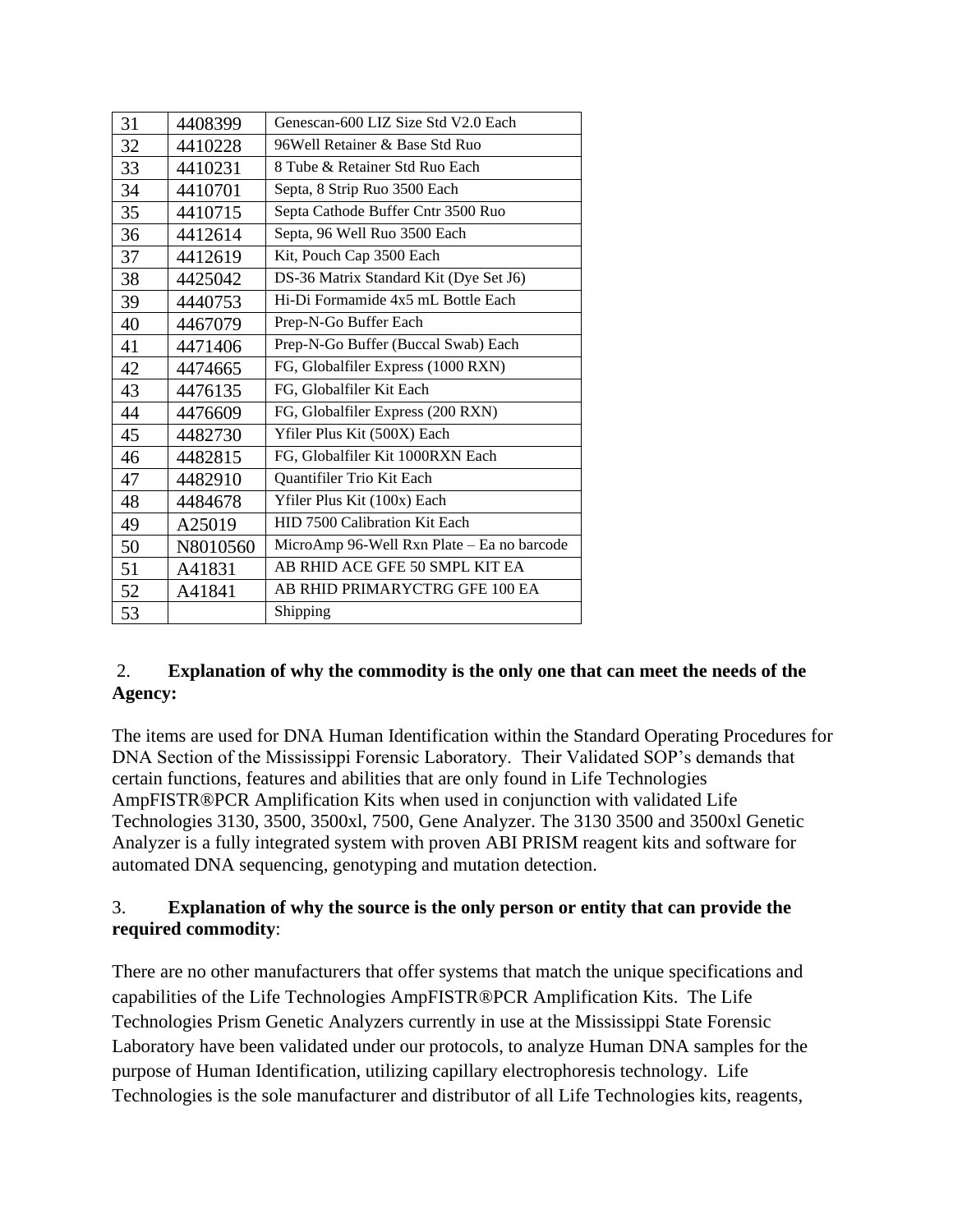capillaries, and related consumables used in conjunction with these instruments. Used with the only sixteen and/or four capillary systems manufactured in the world that have the ability, and are validated. These products are sold direct, and are available exclusively from Life Technologies.

# 4. **Explanation of why the amount to be expended for the commodity is reasonable:**

# **Estimated Cost:** \$497,000

Amount is within the expected price range of this items being requested.

These products are sold direct, and are available exclusively from Life Technologies. Life Technologies is the exclusive distributor of all forensic kits, reagents, software, capillaries, service and all related consumables used in conjunction with these instrument models.

# 5. **Efforts the Agency went through to obtain the best possible price for the commodity:**

MSFL has negotiated with Life Technologies who has given us a discount. The price has been established by the discount provided by the company. MSFL is not paying the list price for the commodities.

\*Any person or entity that objects and proposes that the commodity listed is not sole source and can be provided by another person or entity should submit a written notice to:

> Britney Wesley or Sonya Toaster Procurement Department 4 th Floor, Room 402 1900 East Woodrow Wilson Avenue Jackson, MS 39216

The notice should contain a detailed explanation of why the commodity is not a sole source procurement, as well as, but not limited to the following information:

### Interested Party Information

- Contact Name, Phone Number, and email address
- Company Website URL, if applicable

### Objection to Sole Source Justification

• Interested parties must present specific objections to the Sole Source certification, including, but not limited to the following: